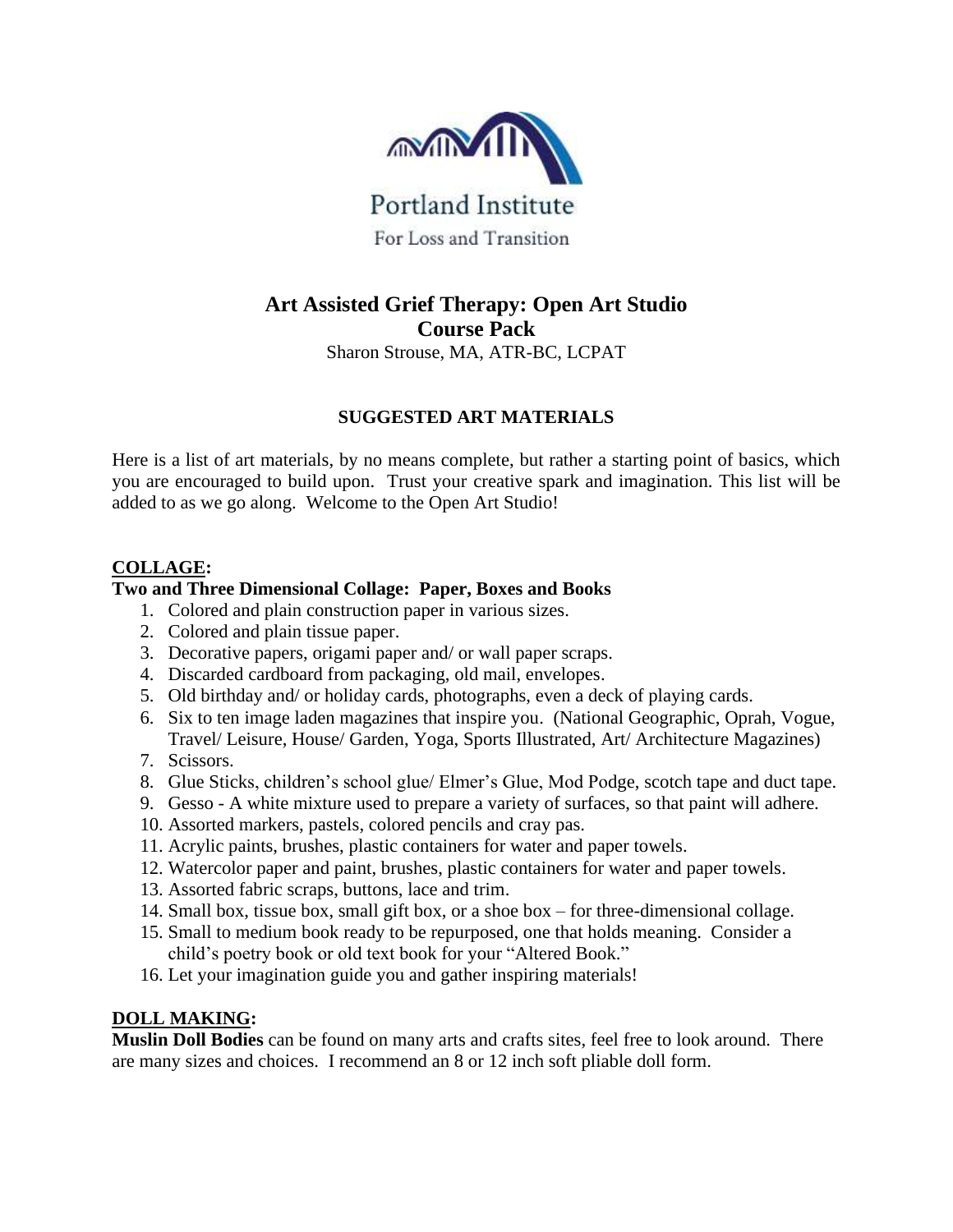You can also create a doll body by wrapping fabric around a wire armature or by securing pieces of rolled fabric together to form a body shape. You are welcome to use your imagination.

### **Special Note: Skin Tones**

The muslin doll bodies come in a variety of skin tones, however they are sometimes hard to find. One option is tea or coffee staining a white muslin doll or getting a Rit Fabric dye. If you dye the doll body, please do this a few days prior to working on your doll, so it will dry properly.

### **Other Materials for Doll Making:**

- 1. Several muslin doll bodies, various shapes and sizes are nice to have on hand.
- 2. Assortment of fabrics. Clean your closet and repurpose unwanted clothing. Remnants at fabric stores are an option while Good Will and consignment stores are amazing sources for "old garments."
- 3. Ribbons, buttons, lace, trim, feathers, embroidery thread, cotton balls and yarn for hair…use your imagination.
- 4. Scissors.
- 5. Needles and assortments of colored threads.
- 6. Sharpies to draw a face on the doll if you decide to go that way.
- 7. Glue gun if you have one. It is an easy way to secure fabrics, decorations and hair but not necessary.

### **MEMORY BOXES:**

- 1. A box of your choosing. Take your time choosing the size of your container.
- 2. Any small but sturdy box that you have in your home, such as a tin container for tea, a small Altoids Mint box, a tiny chocolate box, a small box from a jewelry store, or a cigar box. Avoid plastic boxes if possible. Any shape is fine.
- 3. A matchbox, if you want to work on a tiny scale.
- 4. Small and large paper mache boxes can be found on arts and crafts sites.
- 5. Any larger box, of sturdy construction will due, such as a shoe box.
- 6. Gesso A white mixture used to prepare a variety of surfaces, so that paint will adhere. This will be useful if you use a tin or Altoids box as your Memory Box.
- 7. Glue Sticks, children's school glue/ Elmer's Glue, Mod Podge and/ or scotch tape.

Refer to the list of Collage Materials to gather additional supplies that you will need as you embellish your Memory Box.

## **WEBSITES FOR ART MATERIALS**

[www.amazon.com](http://www.amazon.com/) [www.michaels.com](http://www.michaels.com/) [www.Dickblick.com](http://www.dickblick.com/)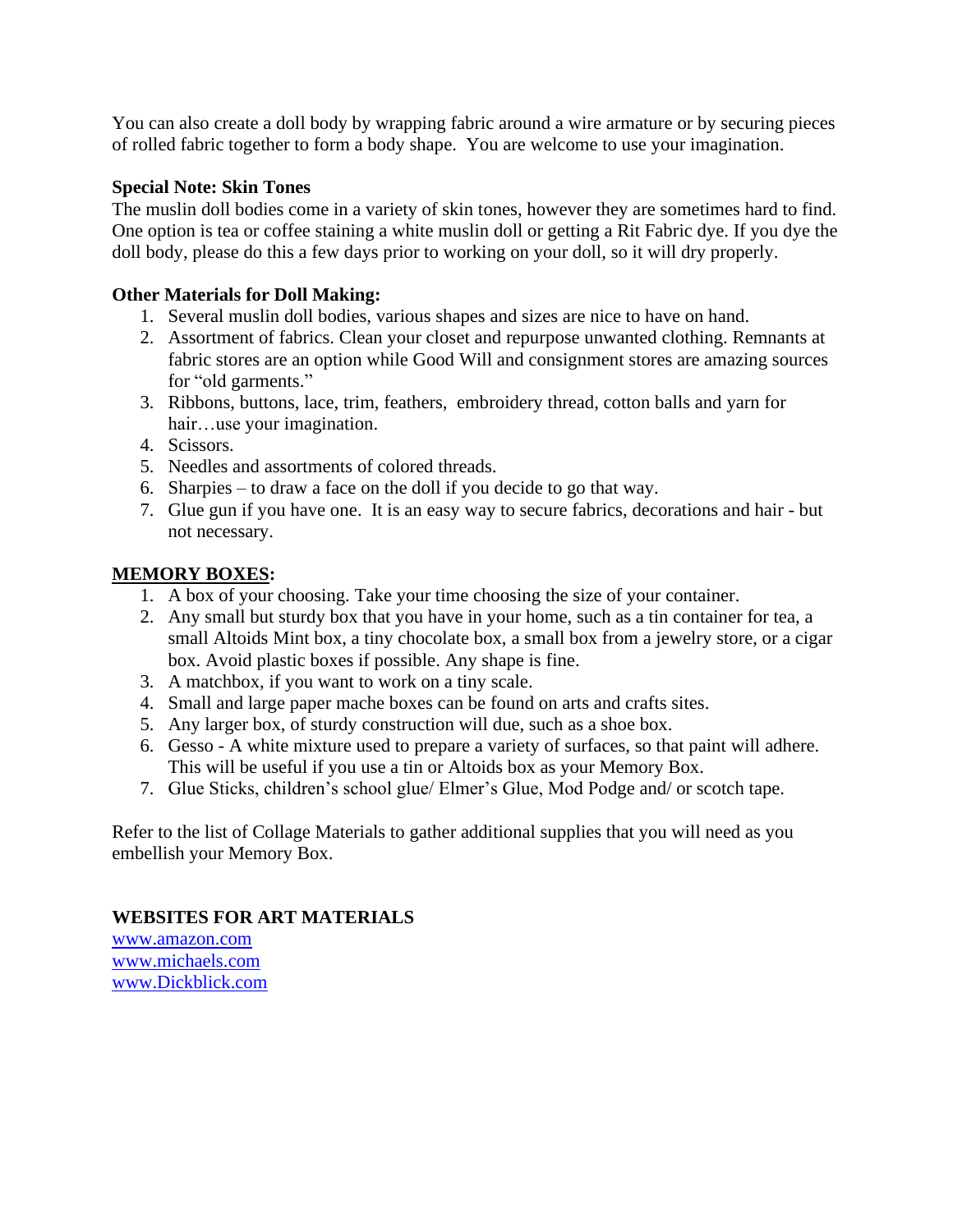## **PERSONAL PROCESSING AND PROCESSING IN PAIRS TOOLKIT**

# **COLLAGE:**

#### **Preparation**

- 1. Close your eyes and take some deep breaths.
- 2. Let go into the willingness and curiosity that brought you here.
- 3. Welcome in your courage and imagination.
- 4. Rest here, in the present moment.
- 5. Ask: What is here What am I feeling?
- 6. Take a few more deep breadths.
- 7. When you are ready, open your eyes and begin.

### **Creation**

- 1. Leaf through the magazine and tear out what you are drawn to.
- 2. Notice your felt sense both positive and negative.
- 3. Create from a place that moves you.
- 4. Add words and images to your collage knowing there is no right or wrong.
- 5. Allow your image to emerge listen and feel into the process
- 6. Your collage may have a life of its own… can you get out of your own way.
- 7. Work on your collage until it feels "finished."

### **Reflection**

- 1. Clean up your space and take a few deep breadths to ground and center yourself.
- 2. Take time to be with the image you created.
- 3. Embrace compassion, non-judgment and curiosity.
- 4. What is the felt sense of your image?
- 5. Notice the formal elements of you creation line, color and form.
- 6. Is there a particular part of your collage that draws your attention?
- 7. What does that particular part say to you?
- 8. What does the image as a whole say?
- 9. Enter more deeply into the image and mine for deeper meaning by engaging in an "I am" process.
- 10. "I am" process: Select an element of your collage that draws your attention either positively or negatively. Step into it and speak as if you are that. Say "I am".... and keep going until the process feels finished.

Example: an image of a stormy sea

I am….dark blue and foaming green

I am.…intense

I am….ever changing, raising and falling

- I am….nature unbridled
- 11. Continue the conversation until you feel finished.
- 12. Take some time for reflective writing.
- 13. Close your eyes take some deep breadths and bring closure to your process.
- 14. Title and date your work.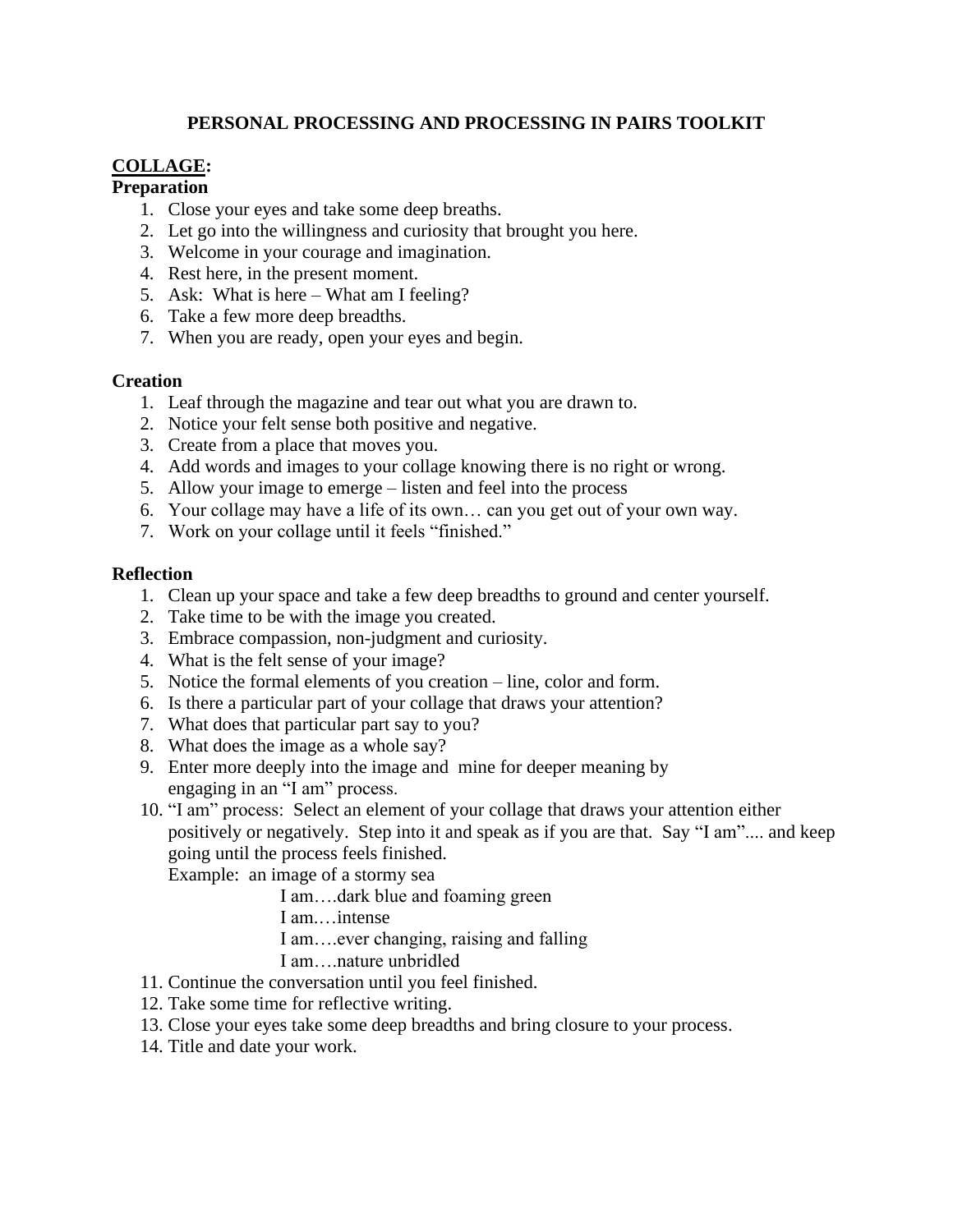## **Processing in Pairs**

## **Suggested prompts for non-judgmental, curious, exploration**

- 1. I am honored to be with you and witness your creation.
- 2. What can you tell me about your creative process?
- 3. What did you like/ dislike about this whole process?
- 4. Does your creation have a name?
- 5. What can you share with me about your "I am" process?
- 6. Is there a particular phrase from the "I am" process that stands out?
- 7. Would you repeat that phrase?
- 8. Is it alright to repeat this phrase back to you three times? Take a pause and proceed….
- 9. What is your felt sense?
- 10. What kinds of associations do you have to your creation?
- 11. I feel drawn to this part of you creation, can you tell me more about it.
- 12. This is my felt sense when I look at ….
- 13. These are my association when I look at …. (the facilitator associations may or may not resonate with the learner/ that is ok. If there is resonance, it may open the door to further deeper conversation. Trust your intuition and clinical skills.
- 14. Converse until the conversation feels finished and end in gratitude.

## **DOLL MAKING:**

### **Preparation**

- 1. Close your eyes and take some deep breaths.
- 2. Let go into the willingness and curiosity that brought you to this moment.
- 3. Welcome in your courage and imagination.
- 4. Rest here, in the present moment.
- 5. Ask: What is here What am I feeling notice your own body.
- 6. Take a few more deep breaths.
- 7. When you are ready, open your eyes and begin.

#### **Creation**

- 1. Explore the materials you have assembled and work with what you are drawn to.
- 2. Notice your felt sense both positive and negative in your choices.
- 3. Create from a place that moves you.
- 4. Add embellishments to your creation, knowing there is no right or wrong.
- 5. Allow the form of your doll to emerge listen and feel into the process
- 6. Your doll may have a life of its own… can you get out of your own way.
- 7. Work on your doll until it feels "finished."

#### **Reflection**

- 1. Clean up your space and take a few deep breaths to ground and center yourself.
- 2. Take time to be with your creation.
- 3. Embrace compassion, non-judgment and curiosity.
- 4. Does your creation have a name?
- 5. What is the felt sense when you hold your creation?
- 6. Notice the formal elements of you creation color, form, fabrics, and embellishments.
- 7. Is there a particular part of your doll that draws your attention?